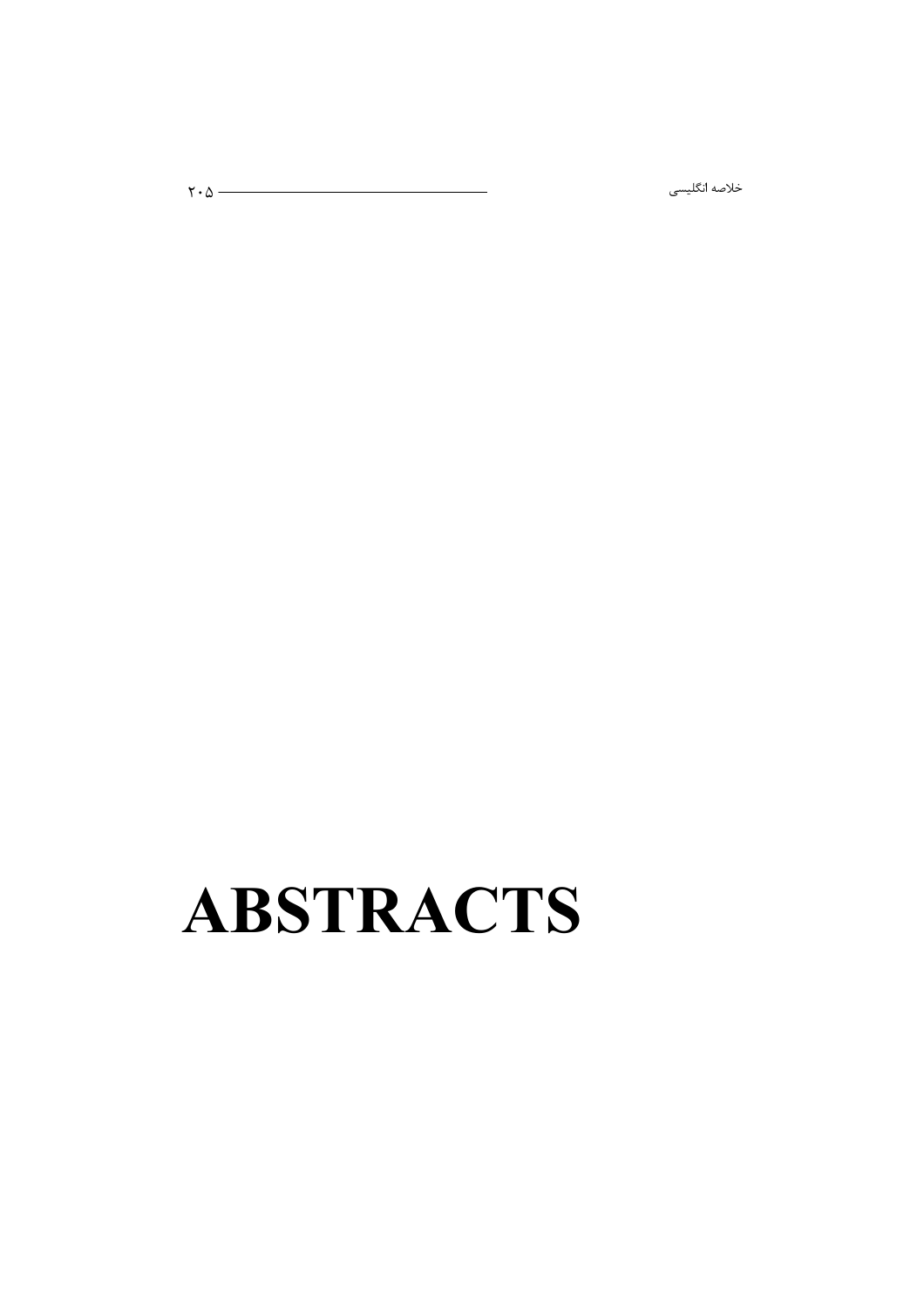**Dr. I. Ibrahimzadeh A. Aghasizadeh Department of Geography M. S Student of Geography** 

**University of Sistant and Baluchestan University of Sistant and Baluchestan** 

## **The Effect of Chabahar Free Zone on Tourism Development of its Under Influence Area by Using Regression Model and T. Test**

Basically, many developed or developing countries have established free zone areas for achieving the aims such as the followings: development of national economy, attraction of foreign finance, benefit from regional relative advantages, creation of employment opportunities, increase the income of service activities, regional development and change of back warded countries to development centers and development of tourism activities in free zones is considered as one of the main strategies for realization of the said objectives. Chabahar Industrial-Commercial free Zone Organization is one of the free zones of Iran, which through development of tourism functions as one of the strategies and objectives of development can realize the regional development at south east part of Iran. The results of Regression analysis of this research indicates that the components of sea transportations, advertisement and marketing, Tourism, health facilities and recreational and culture facilities with coefficients of 0.087/ 0.081/ 0.078 and 0.076 respectively has had the highest effect and factors such as infrastructures related to gas, telephone and management with coefficients of 0.034, 0.060 and 0.061 respectively have the least effect on this unsuccessful trend. Now, the result of this study is that for removing such inadequacies, the elements including development of advertisement and marketing, rail transportation, infrastructures related to swage, establishment of sport facilities, increase the number of travel agencies and accommodation areas and tourism guide in the future, mean while changing the regional tourism management and moving toward a unique and comprehensive management and participation of local people in all stages of planning and execution of tourism development project can be useful and have the greatest effect on tourism development of Chabahar area.

**Key words:** Industrial- Commercial and Tourism Free Zone, Single Sample T-Test, Regression Modle, Chabahar.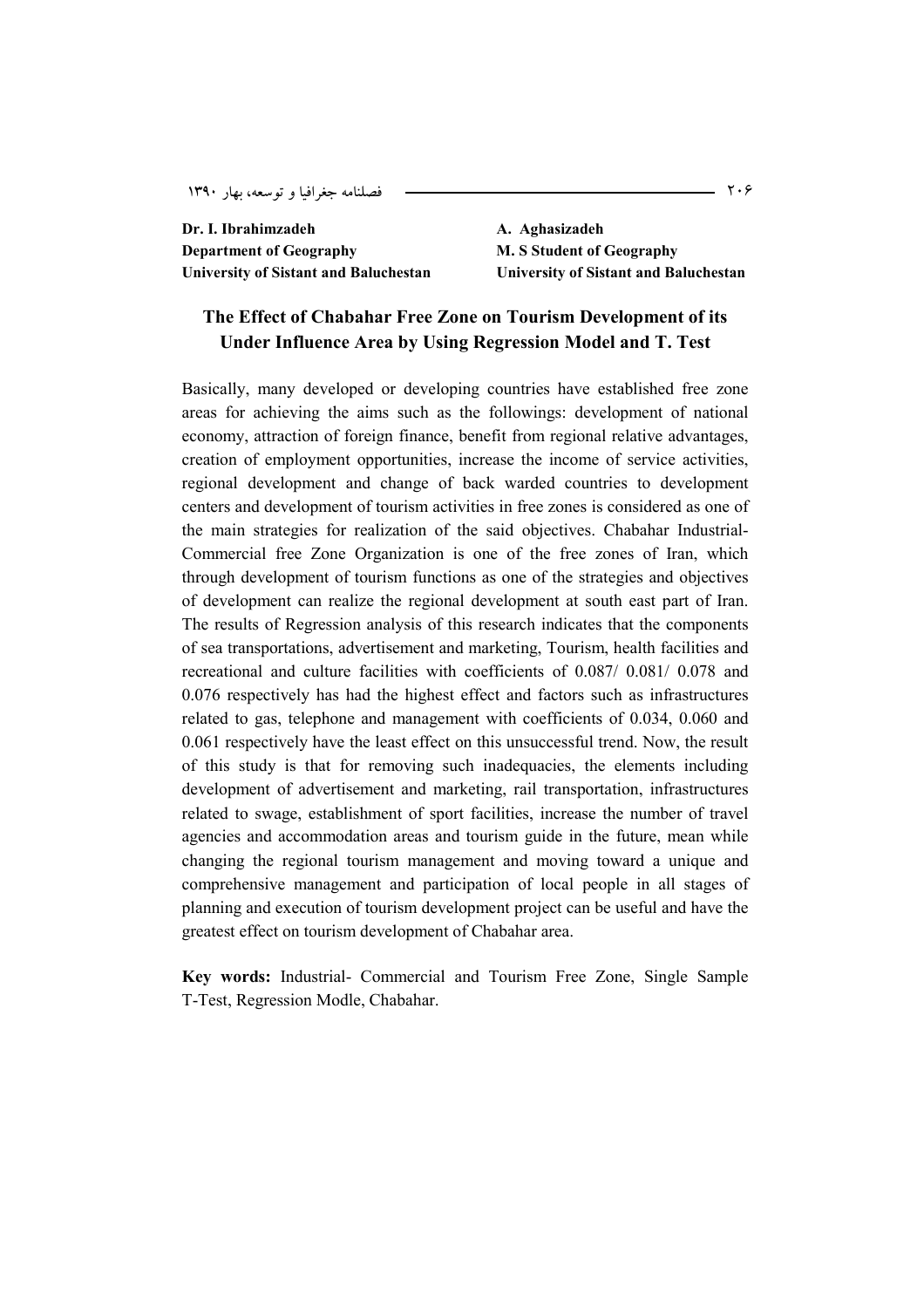مىسى كىلىسى ئارىلىكى كىلەت كىلەت كىلەت كىلەت كىلەت كىلەت كىلەت كىلەت كىلەت كىلەت كىلەت كىلەت كىلەت كىلەت كىلەت<br>مەمۇرى كىلەت كىلەت كىلەت كىلەت كىلەت كىلەت كىلەت كىلەت كىلەت كىلەت كىلەت كىلەت كىلەت كىلەت كىلەت كىلەت كىلەت ك خلاصه انگليسي

**Dr. Sh. Roostaiee Department of Geography University of Tabriz** 

## **Zoning the Risk of Tabriz Fault for Different Usages of Urban Lands with GIS**

North Tabriz fault is the largest fault in north west part of Iran which with 150 Kms of length can be traced from Mishoo mountains (in the west) up to Bostanabad (in the east). Its best effect can be seen in the north part of Tabriz, for this reason it has been named Tabriz fault. It's general trend is north, 1150 of east and its gradient is vertical. The north fault of Tabriz is considered as one of the oldest faults of Iran which passes through Zanjan-Abhar crater, north of Tabriz, north West of Azarbaijan and continues up to Caucasus.

The current paper has studied the natural possible risks results from the said fault on different usages of urban lands. In this study, after examining the different land uses and possible risks of the fault, the performed zoning for Tabriz city is for six limits and includes the zoning with very high, high relatively high, medium, relatively low and low risks.

The zoning shows that majority of the north districts of the city are located as a semicircle from earthquake focal point of north of Tabriz at a very high risk zone. Other districts of the city, particularly at the east and west part of the area have been located at high risk zones.

**Key words:** Tabriz Fault, Zoning, Environmental Risks, Urban Land Uses, Earthquake.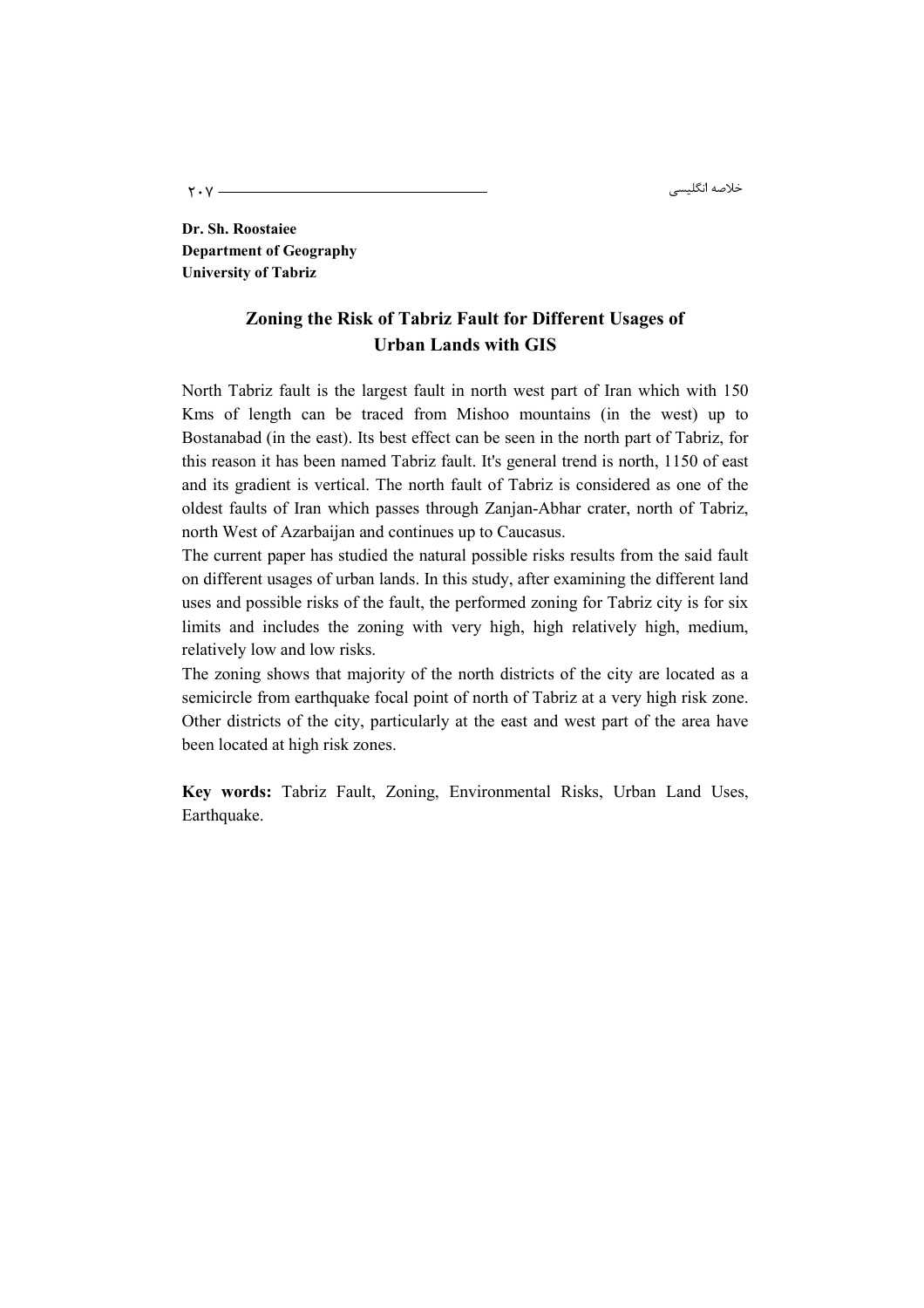**Dr. A. Divsalar A. Sheikh Aazami Department of Geography Department of Geography Payam Nour University Payam Nour University** 

**Mazandaran Province, Sari Mazandaran Province, Sari Mazandaran Province, Sari** *Mazandaran* **Province, Sari** 

## **Spatial Planning, Sustainable Development of Costal Cities Case Study: Coastal City of Nour**

The Space Agency of Coastal cities are in such a manner that if there exists no suitable program for sustainable spatial development, they will have a high degree of vulnerability. Therefore, in this paper, the spatial planning has been reviewed as an effective program in sustainability of spatial development of coastal cities and for the clarify and Scrutinize of the issue, while reviewing its theoretical bases, spatial planning of sustainable development of Nour coastal city has been made by using statistical models such as Spearman Correlation test, Bogardous spectral and other analytical methods. The results of this paper are:

Inability of Hadi plan of Nour city about considering all the factors effective on spatial development of the city, lack of attention of Hadi plan to the need of citizens, lack of analysis of environment structures of urban areas by Hadi Plan, strategic location of Nour coastal city because of placing at the confluence of water and drought and having passage way situation, no analysis of environment structures of urban area by Hadi plan, no analysis of the determinant forces and tendencies of urban changes, lack of considering the limits of spatial development, determining the potential of urban spatial development and change with respect to the results obtained through assumption tests, spatial planning in four areas of social, economical, land use and environmental has the highest growth in sustainable development of Nour costal city.

**Key words:** Spatial Planning, Development Spatial Planning, Sustainable Development, Coastal Cities, Nour City.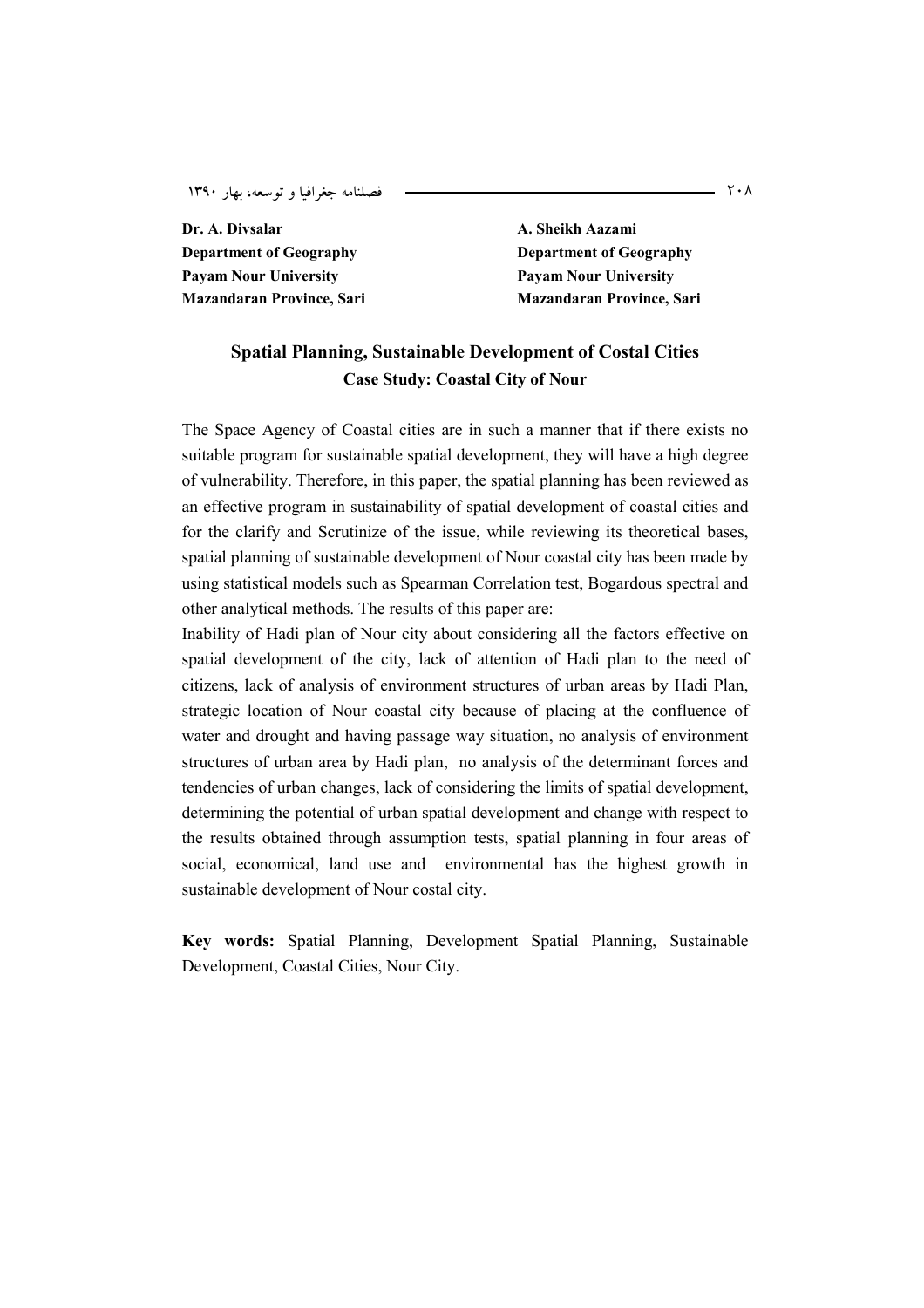مى كىلىسى ئارىسى بىر ئارىسى بىر ئارىسى بىر ئارىسى بىر كىلەن ئارىسى ئارىسى بىر ئارىسى ئارىسى ئارىسى ئ خلاصه انگليسي

**H. Shahabi Dr. M. H. Golizadeh M. S Student of Natural Geography Department of Natural Geography**  University of Tabriz **University of Kordestan** 

**H. Nayeri PH. D Student of Natural Geography University of Tabriz** 

#### **Zoning of Seismic Risk by Spatial Multi Criteria Analysis Method**

Faults movement causes the release of stored energy, earthquake, loss of life and a great deal of financial losses especially in urban areas .In this respect, multi criteria spatial model which has an analytical structure of location based, can investigate indefinitely the variables of earthquake events by presenting inter group and intra group weights.

This model has been prepared based on multivariate evaluation which is used in mathematic and statistic seience for analyzing between different variables.

Since, so many different factors are effective on estimating the seismic power of the environment, so that, the effects of each parameter on seismic power of the environment is different. Spatial multivariate evaluation owns the synoptic power of all the effective elements and factors on estimating seismic power and presents the proper and logical results as location and map. In this study, by using this modle and the available ground reference data and also by the use of prevailing theories regarding potential of earthquake event in the environment, seismic event in Kordistan province has been zoned separately for each township.

A total of %26.23 of all the province area is placed in the zone with high risk and %65 in low risk zone. The results show that the western band has been located in the zone with high risk, central band in medium risk zone and eastern band in low risk zone. The parameters used in this zoning are: number of faults, distance from Fault lines, fault direction, earthquake occurance center, review all the specifications surveyed from one seismic hypocenter such as earthquake magnitude, earthquake destiny in an environment and the situation of litho -logical structure.

**Key words:** Kurdistan Province, Spatial Multivariate Evaluation, Zoning, Earthquake, Urban Geomorphology.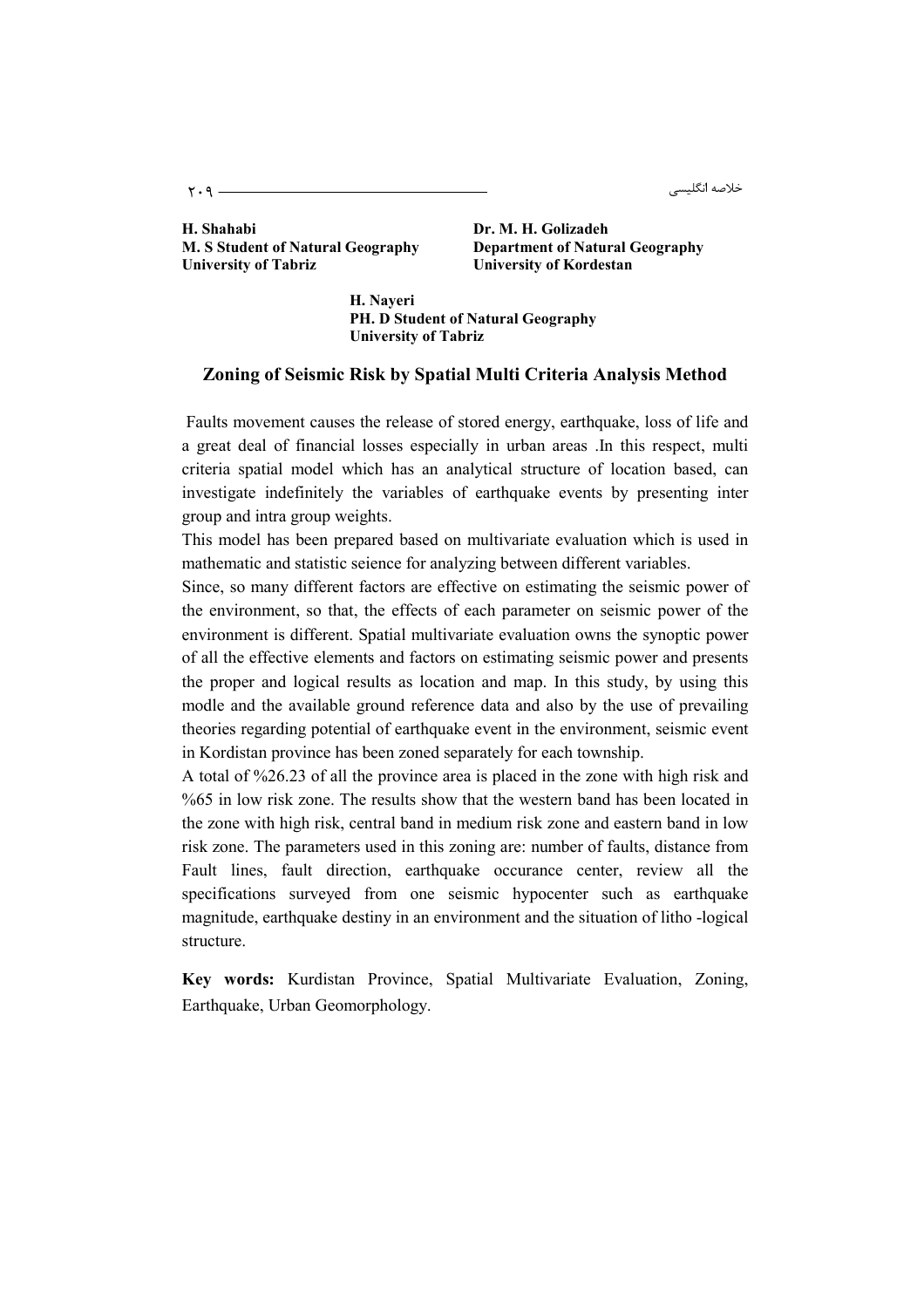Dr. A. Mazidi **M. Safarzadeh University of Yazd University of Yazd** 

**Department of Geography M. S Student of Geography** 

#### **Identifying and Ranking the Effective Factors on Residential Land use by using MADM Techniques Case study: Yasuj city**

Housing is considered as one of the basic needs of human and one of the criteria for development measuring.On the other hand, the increasing trend of urbanization in developing countries and housing crisis in the cities has extended the slums and out skirt habitation.

Therefore, considering the housing and its planning in most of national, regional and urban planning is sensible more than before. In this respect, this paper intends to identify and rank the factors which are effective on residential land use of Yasuj city.

At first, through adoption of experts' opinions by the use of Delphi technique, 37 categories were identified for residential land use and classified in four groups, and finally were ranked by statistical methods and MADM techniques. The results obtained through using MADM techniques including AHP and TOPSIS shows that among the four effective factors on residential land use, economical factor has the most effect. Among the most important economic factors, the most important factor in selecting house is related to people's job with Ci= 0.706and then land and building value with  $Ci = 0.652$ .

Also, from the view point of environment, the valleys and hills with  $Ci = 0.644$ , from cultural view point, the culture levels of local people with Ci= 0.618 and finally from social point of view, the proximity to relatives and the effect of neighbors with Ci= 0.741 has had the greatest role.

**Key words:** Residential Land use, Delphi Technique, MADM. AHP, TOPSIS, Yasuj.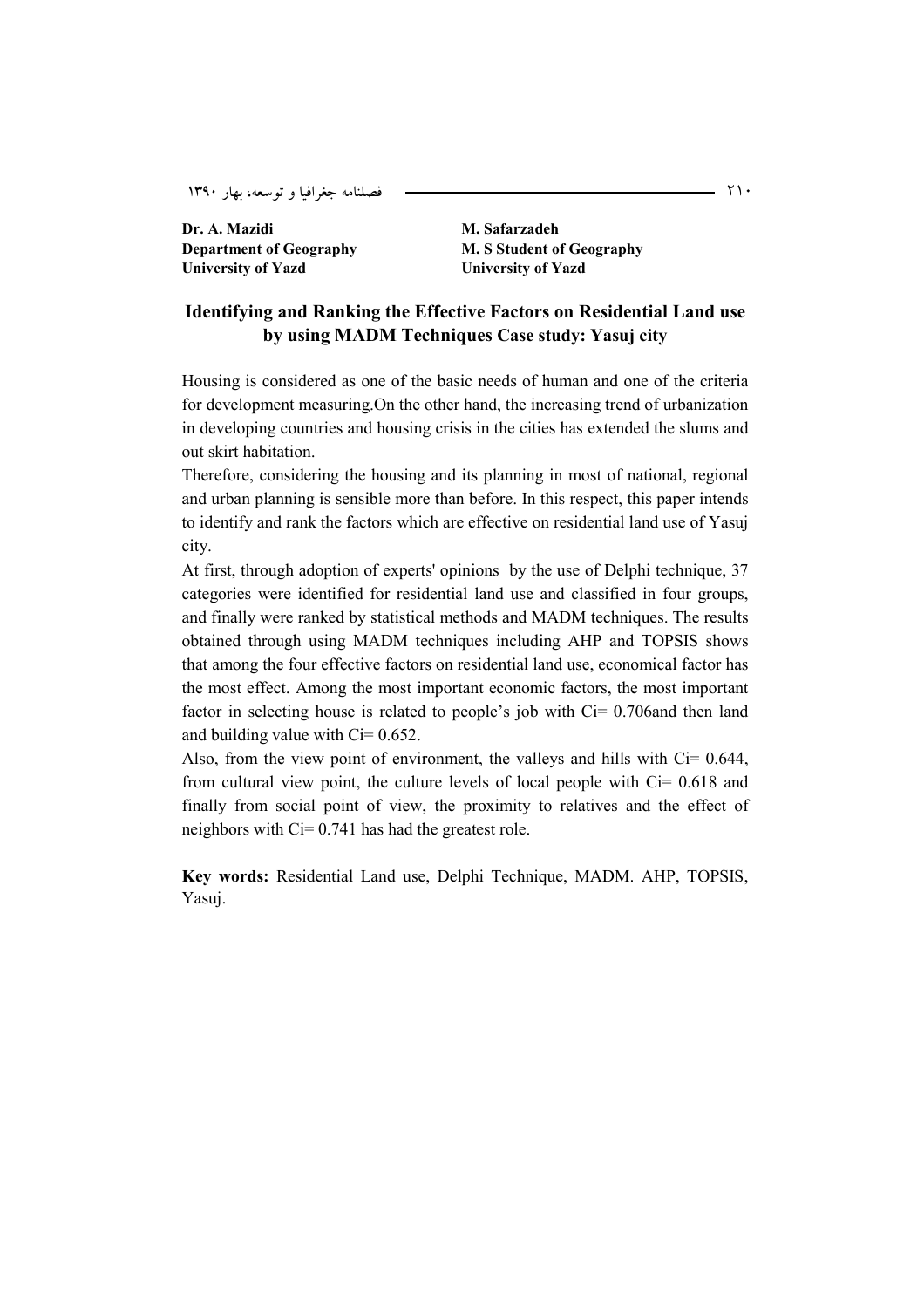لى المسلم المسلم المسلم المسلم المسلم المسلم المسلم المسلم المسلم المسلم المسلم المسلم المسلم المسلم المسلم ال<br>ويسلم المسلم المسلم المسلم المسلم المسلم المسلم المسلم المسلم المسلم المسلم المسلم المسلم المسلم المسلم المسلم خلاصه انگليسي

**F. Rahimzadeh A. Hedayati Dezfouli A. Pourasgharian Member of Science meteorological Research Center (ASMERC)** 

# **Assessments of the Process and Mutation of Limit indices of Temperature and Precipitation in Hormozgan Province.**

Coastal province of Hormozgan with continuing periods of severe heat and humid summers, low precipitation and variety of regions with different topographic features has a special climatic condition. This province like the other regions of our country is affected by the climatic changes resulting from global warming, and in addition to temperature increase and high oscillation of precipitation, we can see the rising of sea level, erosion of coastal edges and salinity of the regions water. So that, review the climatic parameters and change of its limit values can be used in the future planning for its adaptation and cope with it. In this study, by using the data of synoptic stations of the area, the mean of seasonal and annual temperature and precipitation together with their limit values have been discussed. In order to study the homogeneity of data, multi phases regression method was implemented and different statistical methods, percentage indices and determining the critical points of the basic period have been used for specifying limit values.

The overall result obtained from this study has been the increase of heat and decrease of precipitation in this province together with increasing high oscillation of precipitation and limit indices of temperature which necessitates the programmers of the province to consider this important issue.

**Key words:** Limit Indices, Climatic Changes, Temperature, Precipitation, Statistical Methods, Hormozgan Province.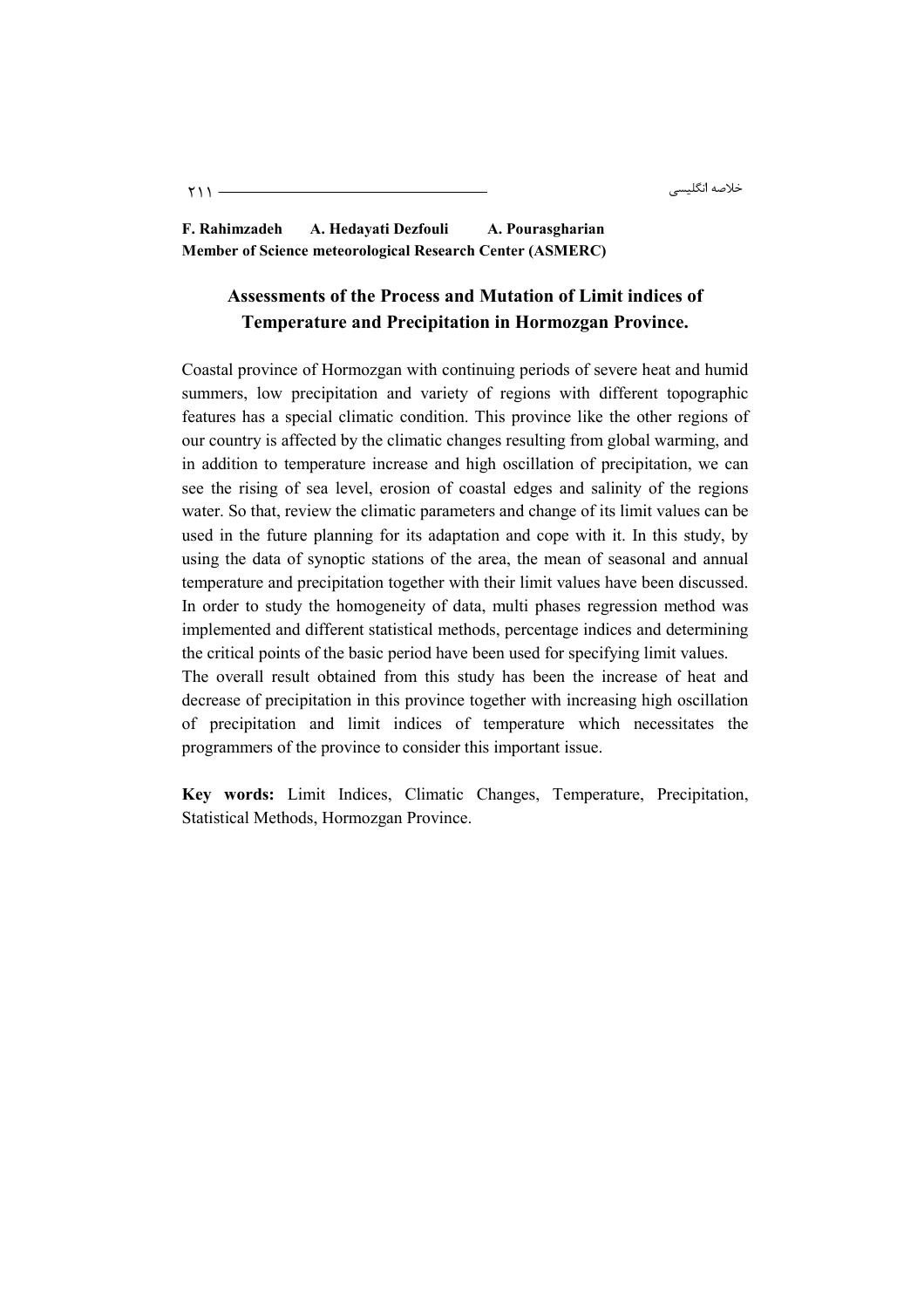**Dr. S. Maleki Department of Geography and urban planning University of Shahid Chamran Ahvaz** 

#### **Measurement of Sustainable Development in Urban Areas by Using Planning Techniques Case Study: Ilam City**

Sustainable development of urban areas as one of the main objectives in geography seeks to strengthen economical, social, culture and physical aspects of cities. The aim of this paper is to identify the sustainability and instability of Ilam urban areas and the weak and strong points of these regions by using sustainable development indices. The method used in this study is a combination of analytical and occasional- field methods. In order to analyze the data, factor analysis method, Human Development Index (HDI) and dispersion coefficient have been used. The type of Development- functional research and its statistical society includes the fourteenth districts of Ilam city.

The results show that among the fourteen urban areas, there has been one sustainable area with combined human development index and coefficient 0.72, three semi-sustainable areas and ten instable areas. The central area has been recognized as the only sustained area and Chalimar area as the most instable area. On this basis, in the central area, access to educational, health, hygienic, cultural and… facilities and high rate of employment and saving in access and costs have been together with the settlement of rich people. While in the instable areas, lack of conformity between the population group and service needs, lack of recreational spaces, low rate of employment, non-authorized constructions and uncontrolled spread have been together with the settlement of people with low income level. Therefore, access to sustainable development in urban areas of Ilam is only possible through recognizing the dimensions of sustainable development and the weak and strong points of urban areas and also considering the sustained indices and strength of in stabled features.

**Key words:** Sustainable Development, Agent Analysis, Combined Human Development Index, Dispersion Coefficient, urban areas, Ilam.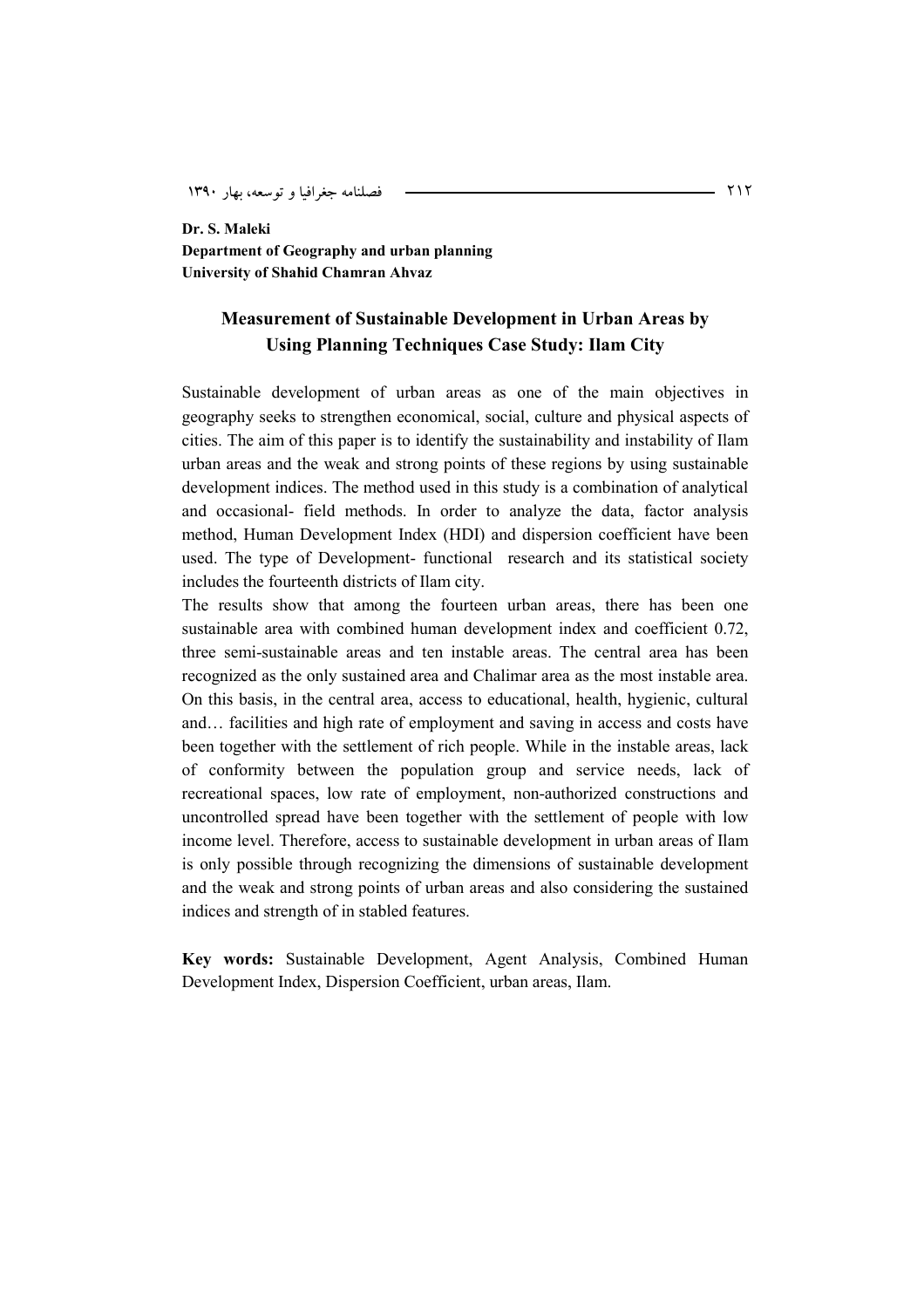ىقىسى ئاللىسى ئالغان ئالى ئالغان ئالغان ئىستان ئالغان ئالغان ئالغان ئالغان ئالغان ئالغان ئالغان ئالغان ئالغان <br>مارسا ئالغان ئالغان ئالغان ئالغان ئالغان ئالغان ئالغان ئالغان ئالغان ئالغان ئالغان ئالغان ئالغان ئالغان ئالغان خلاصه انگليسي

**Dr. M. Magsoodi S. Bagheri Department of Geography M. S Student of Geomorphology** 

**Geography College, Tehran University Geography College, Tehran University** 

**M. Davoudi M. S Student of Climatology Geography College, Tehran University** 

#### **West Guilan Drift by using Geomorphologic Indices and Evidences**

West Guilan drift with more than llo kms of length along north-west, south east direction is located at the south west part of Kermanshah province. In this study, techtonic and morphologic issues of the areas located in the path of west Guilan drift at the south west wing of Ghalaje anticline have been studied. Geomorphic indices and geomorphologic have been used for evaluating the activeness of west Guilan drift. In this study, topographic quantities (Smf, Fmf, Fd, Eu, Sl) and indices of drainage network modle (Af, T) have been used as the main tool. Also, geomorphologic evidences obtained from west Guilan drift, earthquake data and geological evidences have been used. The main purpose of this study is to investigate the activeness of west Guilan drift. The result of the study shows that west Guilan drift has been active with in Peliyo-Quarternary period and with respect to the earthquake occurance along its direction, it is also active in the present time (Holocene). Analysis of topographic quantities indicates the continuing of active rising in the region.

**Key words:** Active Fault, Geomorphic Indices, Earthquake, Geomorphologic Evidences, West Guilan Drift.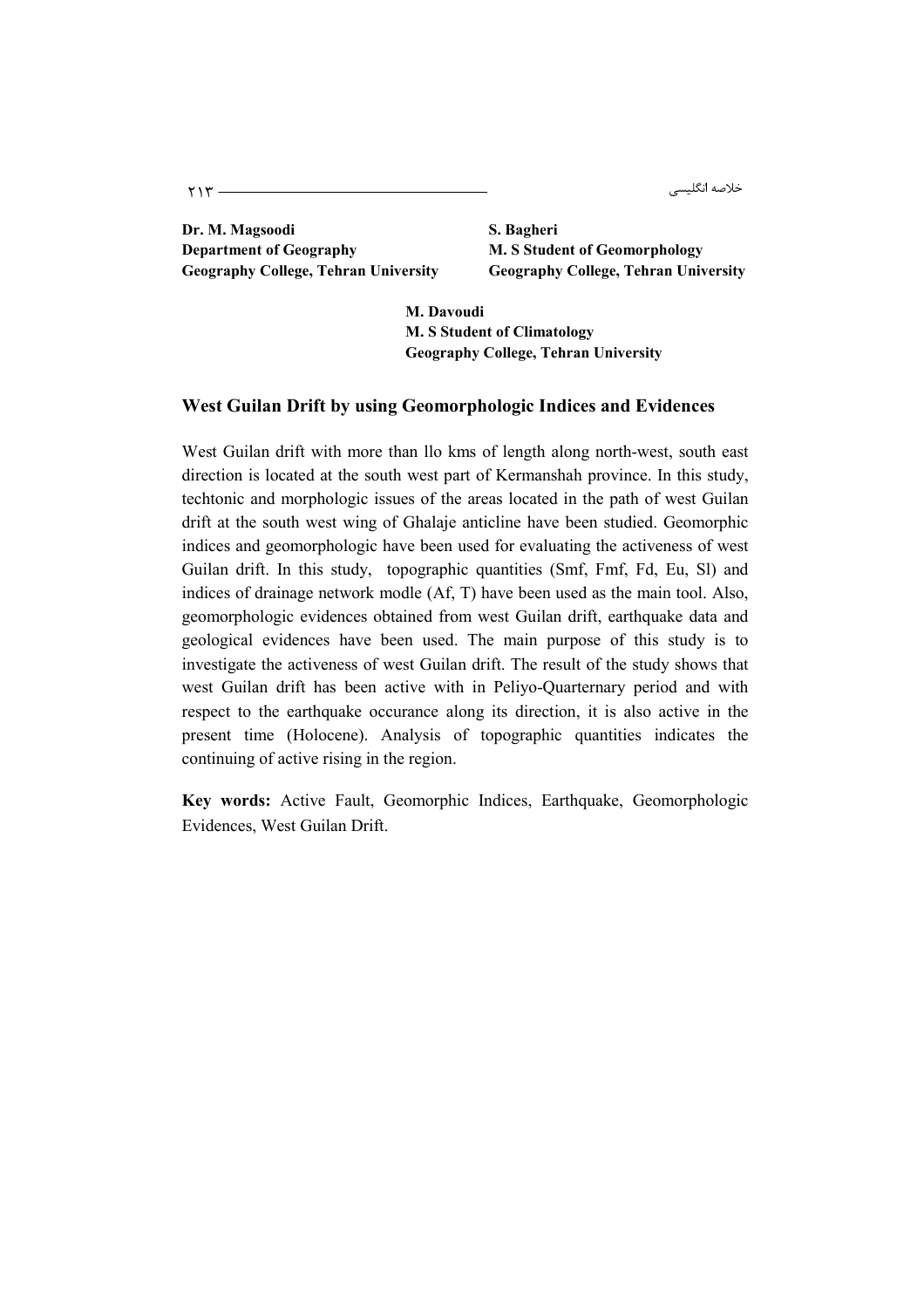Dr. A. Rabbani Khorasgani **Dr. R. Rabbani Department of Sociology Department of Sociology University of Isfahan University of Isfahan** 

**Dr M. Adibi Sedeh A. Moazeni University of Isfahan University of Isfahan** 

**Department of Sociology P H. D Student of Sociology** 

# **Review the Role of Social Diversity in Creating Innovative and Creative Cities (Case Study: Isfahan City)**

This study investigates the role of social diversity in creating innovative and creative cities. Social diversity which is considered as leniency indicators in a region, is a new and considerable issue in the field of urban studies, and emphsis is put on the role of creative and innovative partnership of ethnic, racial and immigrant groups in the city and their integration and melting in the host community. Given that the concept of social diversity in Iran and its measuring method is different from other communities in terms of concept and meaning, so that the purpose of this paper which has been conducted by using secondary data analysis method and as conceptual and analytical discussion by implementing the available state and provincial statistics of Iran, has discussed the potential and position of Isfahan city in terms of the existence of social diversity. In this respect, the percentages of immigrants and non-natives have been studied as cultural melt index and also linguistic diversity in the population. Based on the results, Isfahan province has the tenth rank among Iran provinces from the view point of admitting immigrants and has allocated itself the third rank after Tehran and Khorasan Razavi provinces for the presence of non-native people (elsewhere born people). Among the townships of Isfahan provinee, Isfahan city has had the highest percentage of immigration admittance but in the terms of the percentage of nonnative people in the province, has the third rank. Also Isfahan city does not have the linguistic diversity.

In general, Isfahan city based on the statistics, in terms of appearance and quantitative is considered as the immigrant admitting cities which owns the potential to move to ward a creative and innovative city.

**Key words:** Creative City, Learning Society, Leniency, Social Diversity, Cultural Melting.